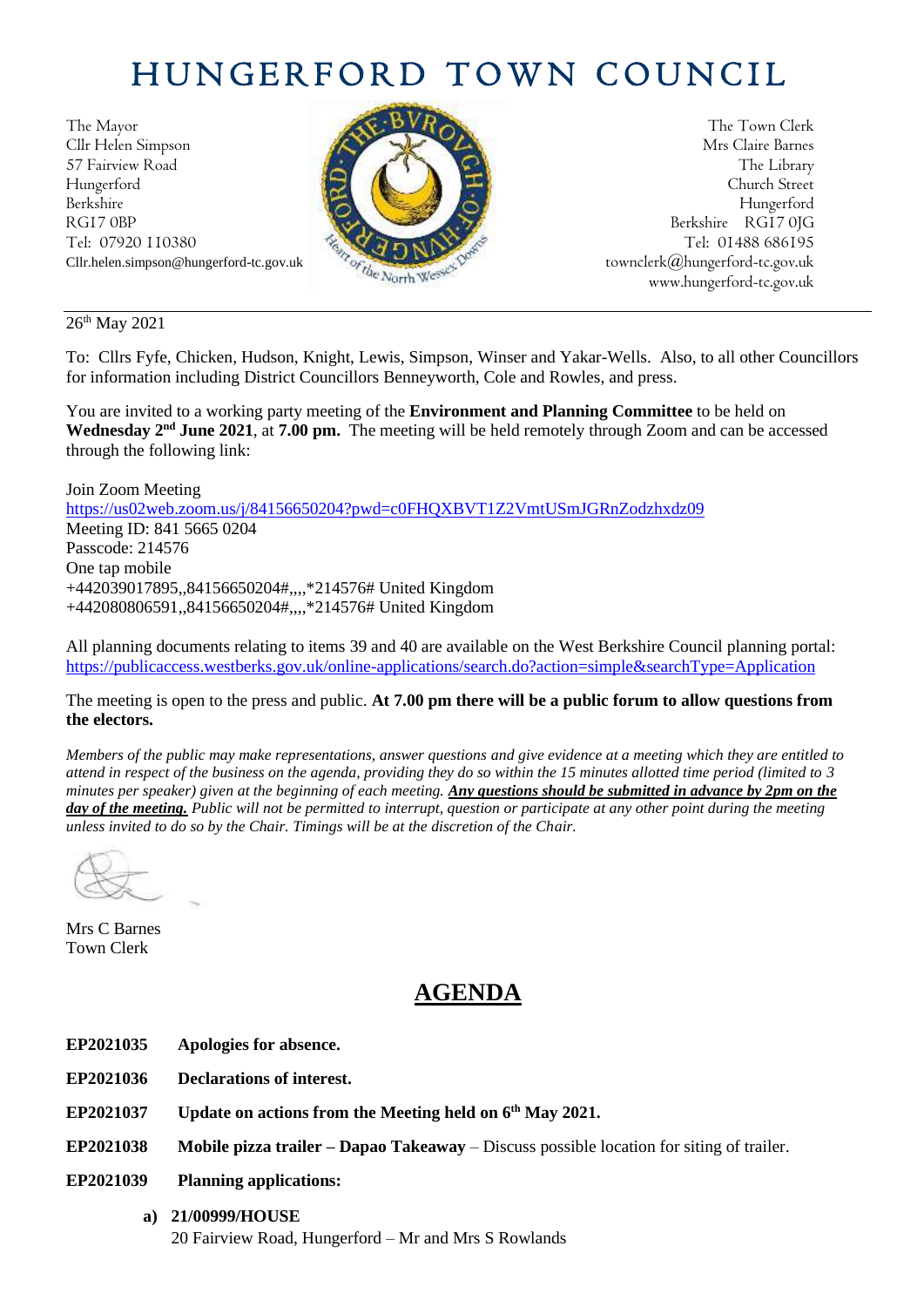Demolish existing single storey extensions, new single storey side and rear extension.

## **b) 21/00902/HOUSE**

25 Prospect Road, Hungerford – Karl and Jennifer Patterson

Single storey side and rear extension. Modernise windows and doors.

#### **c) 21/01025/FUL**

Land South of Kennet and Avon Canal and North of Tesco, Everland Road, Hungerford – Sir John Edward Astley Troup

Four new dwellings and associated works.

## **d) 21/01156/HOUSE**

Standen Hussey, Hungerford Bridleway 50, Standen, Hungerford – Mr and Mrs Lee

Extension to existing detached garage.

## **e) 21/01281/HOUSE**

Beacon Farm, Salisbury Road, Hungerford – Mr and Mrs H Ross

Single storey extension and external alterations to existing outbuilding.

# **EP2021040 Case Officers Reports:**

- **a) 21/00229/HOUSE** 85 Priory Road, Hungerford Samantha Braidwood Rear two storey extension and partial conversion of garage space into office. GRANTED. HTC proposed to Object due to concerns over the overbearing effect of the proposed extension in relation to the adjacent property (87 Priory Road).
- **b) 21/00494/HOUSE** 7 Oxford Street, Eddington, Hungerford Alex Cavill Demolition of existing garden shed and hutch and replacement with garden room and store. GRANTED. HTC proposed Support.
- **c) 21/00578/FUL** 25 Orchard Park Close, Hungerford Messrs Monk and Loader Subdivision of existing 4-bedroom dwelling to create 2 no. 2-bedroom dwellings with associated works.

GRANTED. HTC proposed to Object due to concerns over availability of parking in an already congested area of the town.

**d) 21/00472/FUL** 9 Chilton Way, Hungerford – Mr and Mrs R Barnett

Proposed replacement dwelling with associated alterations to access and parking. GRANTED. HTC proposed No Objections subject to: No construction deliveries between the hours of 8-9am and 3-4pm due to the school run; to maintain the cleanliness of the highway throughout the build; no construction work to take place before 8am and after 5pm on weekdays, and before 8am and after 1pm on Saturdays.

**e) 21/00630/HOUSE** Beacon Farm, Salisbury Road, Hungerford – Mr and Mrs Ross Single storey extensions and external alterations to existing dwelling, following demolition of existing conservatory. GRANTED. HTC proposed No Objections.

**f) 20/01023/MDOPO** Land South of Priory Road, Hungerford – Wates (Hungerford Berkshire Ltd) Modification of planning obligations – Amendment to Schedule 2 Park (b), (c) and (d), of planning permission 16/03061/OUTMAJ.

REFUSED. HTC proposed to Object on the following grounds:

- The percentage of social rent dwellings was a crucial part of the original approved planning application 16/03061/OUTMAJ